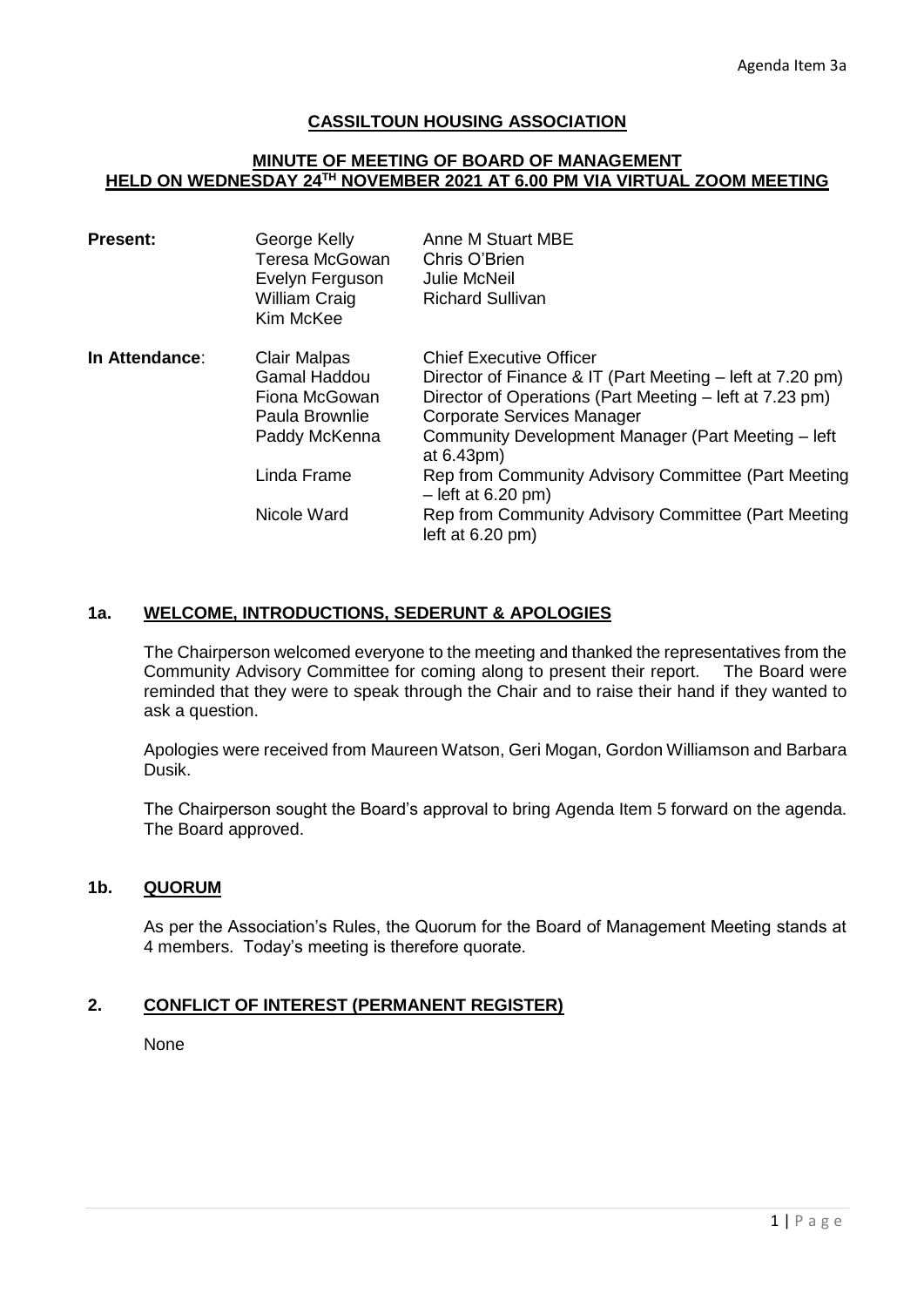# **5. COMMUNITY ADVISORY PANEL REPORT – ESTATE MANAGEMENT**

Community Development Manager (CDM) introduced two representatives from the Community Advisory Panel, Linda Frame and Nicole Ward.

As the Board are aware, the Community Advisory Panel's role is to examine, investigate, and review services on behalf of tenants and residents in order to improve them. The Community Advisory Panel investigated the Association's Estate Management Service. To allow them to investigate this service, they followed the undernoted process: -

Interviewing Association's staff

Reviewing and analysing the Association's key documents relating to Estate Management Reviewing our website

Comparing with other HAs – checking their websites, visiting other RSLs, seeking information with regards to finances

Based on their findings of the investigations, a report was developed for the Board to consider with a number of recommendations. An action plan will be drawn up.

Linda Frame (LF) intimated that the Panel met to discuss how they wanted the meetings to run ie respect each other's opinions; invite everyone to contribute; stick to the agenda; share responsibilities; let everyone have their say; confidentiality; equality and diversity.

Nicole Ward (NW) indicated that the Panel met to discuss the topic that they would wish to investigate. LF confirmed that the Panel agreed that the Group should be called the Community Advisory Panel. LF also intimated that she found the whole process very interesting and that the panel had gathered a lot of knowledge on estate management. NW also confirmed that she found the process very interesting and for her personally she would like to find out more about the Association and its finances as a whole. LF stated that some members did not like Zoom meetings and would prefer to meet in the office. Hopefully going forward and with the change in Scottish Government Guidelines re COVID, the Panel can meet in the office or perhaps operate a hybrid system.

The Chief Executive Officer thanked the Panel for their hard work and intimated that the report was very detailed with a lot of recommendations. The Vice Chairperson stated that the report was well thought out and it gave Board Members a number of recommendations that can address Estate Management.

Teresa McGowan thanked the Panel for their very detailed report. The Chair also thanked the panel for covering the large area of Estate Management and providing a report with a number of recommendations for the Board to consider. Julie McNeil intimated that she very much welcomed the report as this issue feeds into our satisfaction surveys and that this topic very much matters to our tenants. William Craig endorsed what everyone else had said.

#### **6.20 pm – Linda Frame and Nicole Ward left the meeting.**

The Chief Executive Officer took the Board through the Panel's recommendations: -

|  | <b>Recommendation</b>                                                                | <b>Status</b>                  |
|--|--------------------------------------------------------------------------------------|--------------------------------|
|  | Start back the Estate Action Group and bring together   Will resurrect meetings next |                                |
|  | external agencies, partner organisations and tenants to $\vert$ year (2022).         | CDM and                        |
|  | highlight issues in the estate and discuss solutions.                                | Senior HO will be driving this |
|  |                                                                                      | forward                        |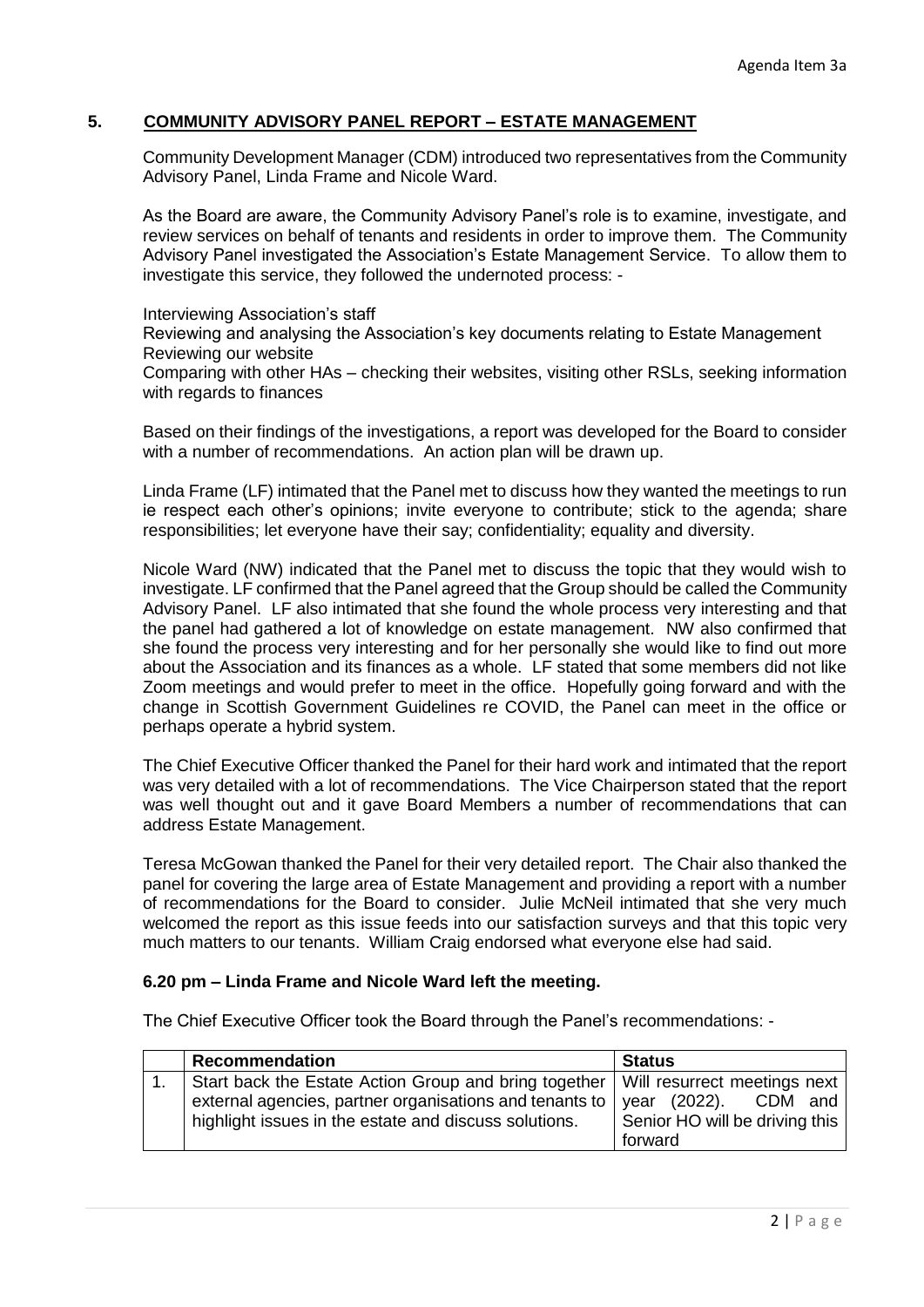| 2.  | Have a quarterly calendar of open access Estate<br>for<br>tenants<br>to<br>understand<br><b>Walkabouts</b><br>Estate<br>Management better, share solutions and be involved.                                                                                                                     | <b>This</b><br>linked<br>is<br>to<br>recommendation 1 and will<br>form part of this programme                                                                                                                                                                                                      |
|-----|-------------------------------------------------------------------------------------------------------------------------------------------------------------------------------------------------------------------------------------------------------------------------------------------------|----------------------------------------------------------------------------------------------------------------------------------------------------------------------------------------------------------------------------------------------------------------------------------------------------|
| 3.  | Review and update the Estate Management Policy as<br>many points are out of date.                                                                                                                                                                                                               | DoO to review in Qrt 4                                                                                                                                                                                                                                                                             |
| 4.  | Make a Digital Copy of the Tenant Handbook available<br>- this has essential information in it and it may be that<br>people either have an older version or may have<br>misplaced their hard copy.                                                                                              | CEO and DoO to investigate<br>and see how we can achieve<br>this $-$ Qrt 4                                                                                                                                                                                                                         |
| 5.  | Cassiltoun to do a cost benefit analysis of an in-house<br>bulk service vs a contractor as other Housing<br>Associations have done this.                                                                                                                                                        | DoO is having discussions<br>with other local RSLS $-$ is it<br>more cost effective to work<br>together re<br>bulk<br>loads.<br>Board will be kept informed<br>of any<br>proposals<br>going<br>forward.                                                                                            |
| 6.  | Review with tenants letters about fly-tipping.                                                                                                                                                                                                                                                  | any jargon and<br>Remove<br>make<br>them<br>more<br>generalised; are they getting<br>the message across; what is<br>the tone of the letter. Is it<br>better to set up a focus group<br>to concentrate on letters<br>separately                                                                     |
| 7.  | Include in letters alternative resources that are<br>available and cheaper than the Glasgow City Council<br>bulk upload: add in charities that can pick up the bulk<br>and upcycle and reuse them.                                                                                              | DoO intimated that we can<br>put down charities that can<br>pick up bulk etc, however the<br>Association cannot promote<br>businesses<br>other<br>that<br>charge. Communities team<br>to draft up a poster of the<br>charities that uplift bulk and<br>recycle goods                               |
| 8.  | Put up Poster and other communications across the<br>estate highlighting how to use the MyGlasgow App for<br>reporting fly-tipping and other issues. For this<br>information to be regularly updated and reviewed to<br>ensure it is in date.                                                   | We cannot put signs on lamp<br>posts etc. There is a new<br>noticeboard on the entrance<br>to the park at Tormusk<br>Gardens that highlights fly<br>tipping<br>and<br>estate<br>management. Social media<br>and newsletters to promote<br>Glasgow<br>for<br>My<br>App<br>reporting fly tipping etc |
| 9.  | Review letters with tenants with regards to accessibility,<br>in particular for people who do not speak English. There<br>website that automatically translates any<br>is<br>a<br>documents different languages - all customer facing<br>staff to be made aware of this to signpost tenants to. | Tenants are signposted to<br>websites<br>and<br>apps<br>to<br>translate                                                                                                                                                                                                                            |
| 10. | When any new tenant signs up to a tenancy they should<br>be referred to the Digital Inclusion Worker to physically<br>show them how to use MyGlasgow App, Google<br>Translator and other useful digital tools (e.g. AllPay).                                                                    | Discussion with CDM how<br>this practically can be put in<br>place<br>Can<br>pre-record<br>we<br>a<br>that<br>be<br>message<br>can                                                                                                                                                                 |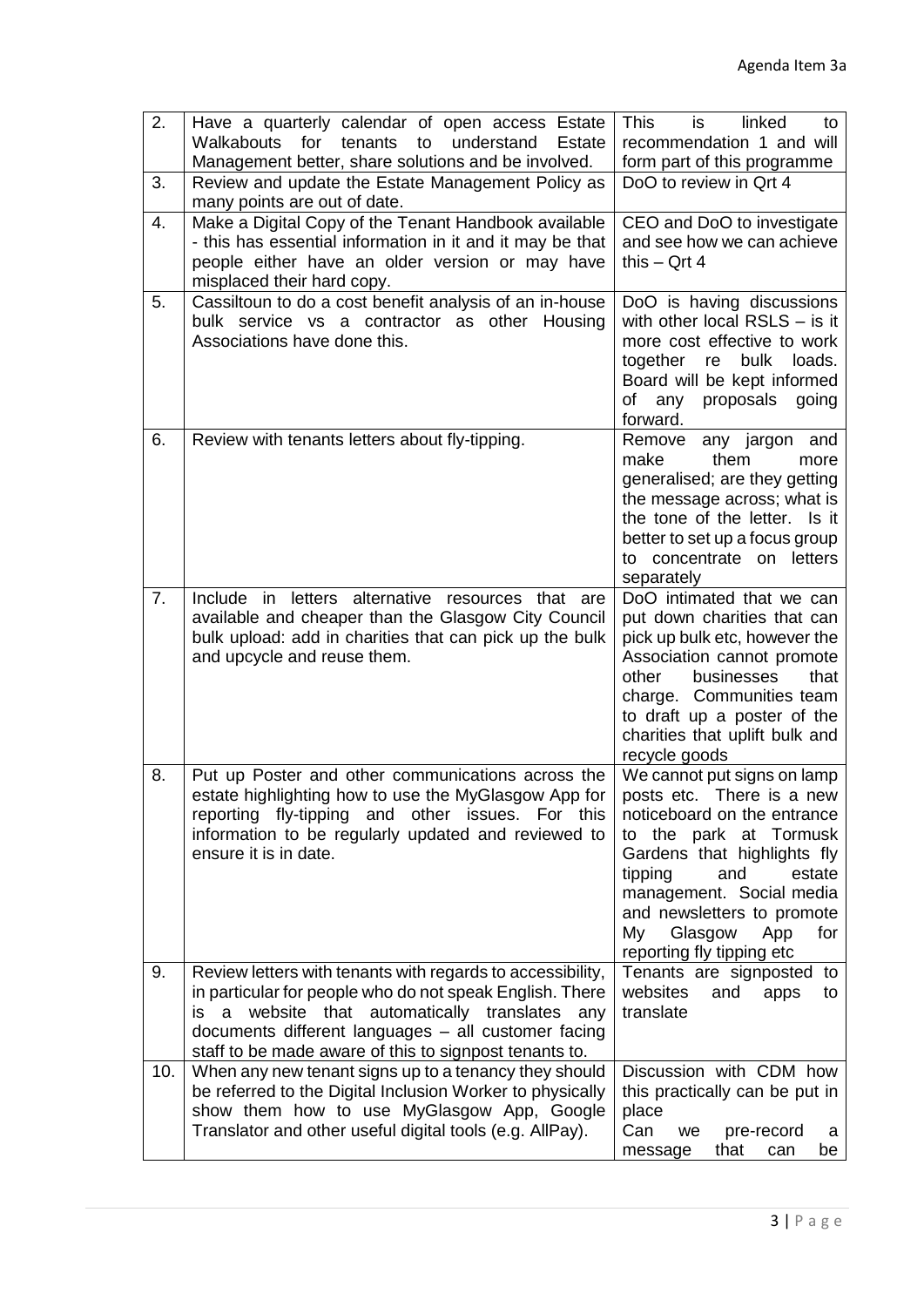|     |                                                                                                                                                                                                                                                                                  | circulated to tenants etc via<br>social media                                                                                                                                                                                                                                    |
|-----|----------------------------------------------------------------------------------------------------------------------------------------------------------------------------------------------------------------------------------------------------------------------------------|----------------------------------------------------------------------------------------------------------------------------------------------------------------------------------------------------------------------------------------------------------------------------------|
| 11. | Posters and other communications highlighting the<br>background work that is going on within Estate<br>Management such as a "You said, We did" – it is not<br>clear to many tenants how much work is going on to<br>resolve issues or what the processes are.                    | As above<br>We<br>promote<br>can<br>via<br>newsletter                                                                                                                                                                                                                            |
| 12. | Promote proper use of recycling bins more.                                                                                                                                                                                                                                       | <b>Newsletters</b><br>social<br>and<br>media<br>Julie McNeil intimated that<br><b>bins</b><br>should<br>be<br>more<br>supplied to tenants.<br>Do <sub>O</sub><br>confirmed that there<br>is a<br>financial<br>the<br>cost<br>to<br>Association and we regularly<br>replace bins. |
| 13. | Work with other local Housing Associations to tackle<br>Estate Management issues collectively and share<br>ideas, including creating space for tenant groups to<br>meet.                                                                                                         | HM (Services) had met with<br>other local RSLs pre covid<br>on these issues. It is hoped<br>will<br>meetings<br>be<br>these<br>resurrected in the new year.                                                                                                                      |
| 14. | Use tape to highlight that a fly-tipping issue is currently<br>being dealt with by Cassiltoun as when it appears<br>undealt with it can result in more fly tipping and also<br>results in tenants phoning the office (inspiration from<br>Argyll Community Housing Association). | To investigate further and<br>perhaps trial this idea                                                                                                                                                                                                                            |

After discussion, the Board noted and approved the report provided by the Community Advisory Panel. The Board Action plan to be presented to the next Advisory Panel. Updates on Action Plan to be given to Board.

# **6.43 pm – Community Development Manager left the meeting.**

# **3a. MINUTE OF MEETING HELD ON 28TH OCTOBER 2021**

The minute of meeting held on 28<sup>th</sup> October 2021 where noted and approved on the motion of Anna Stuart MBE and seconded by Teresa McGowan.

# **3b. MATTERS ARISING FROM MEETING HELD ON 28TH OCTOBER 2021**

**Page 2, Procurement of Contractor for Gas Servicing 2022-25.** Vice Chairperson confirmed that she cannot attend the site visits due to other commitments.

**Page 14, Rent Options:** Teresa McGowan enquired if the charges for rents for 2 and 3 apartment rents could be discussed at a future Operation Sub Committee as she had thought there was a £10 difference per room. DoO confirmed that the rent is an average throughout.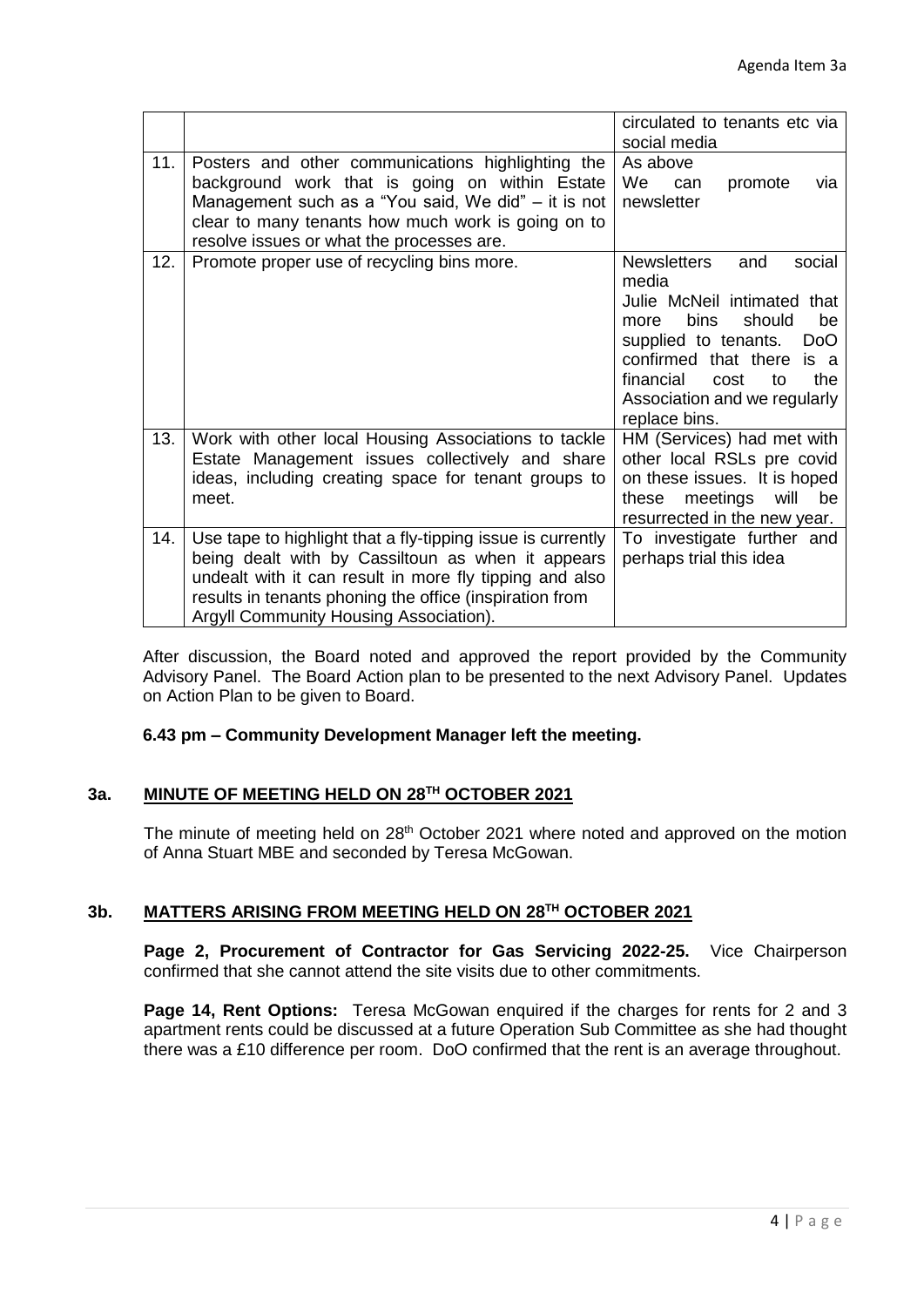# **3c. ACTION LIST FROM MEETING HELD ON 28TH OCTOBER 2021**

|     | <b>Details</b>                                                                                                                                                               | <b>Person</b><br><b>Responsible</b> | <b>Status</b>                                                                                                                                                                                                                                                                                                                                                                                                                                                                           |
|-----|------------------------------------------------------------------------------------------------------------------------------------------------------------------------------|-------------------------------------|-----------------------------------------------------------------------------------------------------------------------------------------------------------------------------------------------------------------------------------------------------------------------------------------------------------------------------------------------------------------------------------------------------------------------------------------------------------------------------------------|
| 1.  | Asbestos Management Plan will be<br>presented as part of the next Operations<br><b>Technical Report</b>                                                                      | Housing<br>Manager<br>(Property)    | Outline of plan being presented to H&S<br>Committee Monday $22^{nd}$ Nov 2021 - to be<br>removed                                                                                                                                                                                                                                                                                                                                                                                        |
| 2.  | Scottish Government have issued guidance<br>on EESSH2 and workshops have been set<br>up to take Board through the guidance on<br>11th August 2021 and 18th August.           | Housing<br>Manager<br>(Property)    | Workshops will be carried out in Qrt 4 - to<br>be removed                                                                                                                                                                                                                                                                                                                                                                                                                               |
| 3.  | The Board unanimously approved to<br>procure a contractor to fulfil the terms of the<br>funding from the Social Housing Fund for<br>Improved Walking and Cycling Facilities. | D <sub>o</sub> O                    | Project Plan to be presented at Operations<br>Sub Committee in Jan $22 -$ to be<br>removed                                                                                                                                                                                                                                                                                                                                                                                              |
|     | Actions from meeting held on 23rd June 2021                                                                                                                                  |                                     |                                                                                                                                                                                                                                                                                                                                                                                                                                                                                         |
| 4.  | Benchmarking on reactive repair costs to<br>be carried out Qrt 3                                                                                                             | DoF/IT                              | Report to be carried out by Quarter 3 – will<br>be included in the Board agenda for<br>January                                                                                                                                                                                                                                                                                                                                                                                          |
| 5.  | Board recruitment - Board agreed to wait<br>until after AGM which will give time for<br>Comm Dev Manager to assess community<br>uptake                                       | <b>CEO</b>                          | Forms part of CEO and CSM operational<br>$targets - to be removed$                                                                                                                                                                                                                                                                                                                                                                                                                      |
|     | Actions from meeting held on 29th September 2021                                                                                                                             |                                     |                                                                                                                                                                                                                                                                                                                                                                                                                                                                                         |
| 6.  | Review of office opening hours at the end<br>of December 2021                                                                                                                | <b>CEO</b>                          | To be discussed at January 2022 board<br>meeting - to be removed                                                                                                                                                                                                                                                                                                                                                                                                                        |
| 7.  | At next Operations Sub Committee<br>discussion re 15 furnished flats to take<br>place                                                                                        | D <sub>o</sub> O                    | Next meeting scheduled for 20 <sup>th</sup> January<br>$2022 -$ to be removed.                                                                                                                                                                                                                                                                                                                                                                                                          |
| 8.  | Update on Afghanistan Refugees to be<br>provided to board at next meeting if<br>decision is not needed urgently Board<br>members will be contacted                           | HM(S)                               | To be presented to Operations Sub<br>Committee in Jan 22                                                                                                                                                                                                                                                                                                                                                                                                                                |
| 9.  | CCTV Camera – to be taken over from the<br><b>Trust</b>                                                                                                                      | <b>CEO</b>                          | CCTV owed by CHA - can be removed.                                                                                                                                                                                                                                                                                                                                                                                                                                                      |
|     | Actions from meeting held on 28th October 2021                                                                                                                               |                                     |                                                                                                                                                                                                                                                                                                                                                                                                                                                                                         |
| 10. | Update re Sidey Window Programme to be<br>presented at next board meeting                                                                                                    | D <sub>o</sub> O                    | DoO informed the Board that with regards<br>to the ingles - side panels being filled with<br>UPVC. QS working out costs. Hopefully<br>within budget. Instructed work to be done.<br>Issue with windows at the side of back<br>doors. Sidey are changing this at no cost<br>to us. Teresa McGowan intimated that<br>she raised concerns re the sizes of the<br>doors. DoO confirmed that this is the<br>standard sizes of the doors. The doors<br>are manufactured to a set size. Teresa |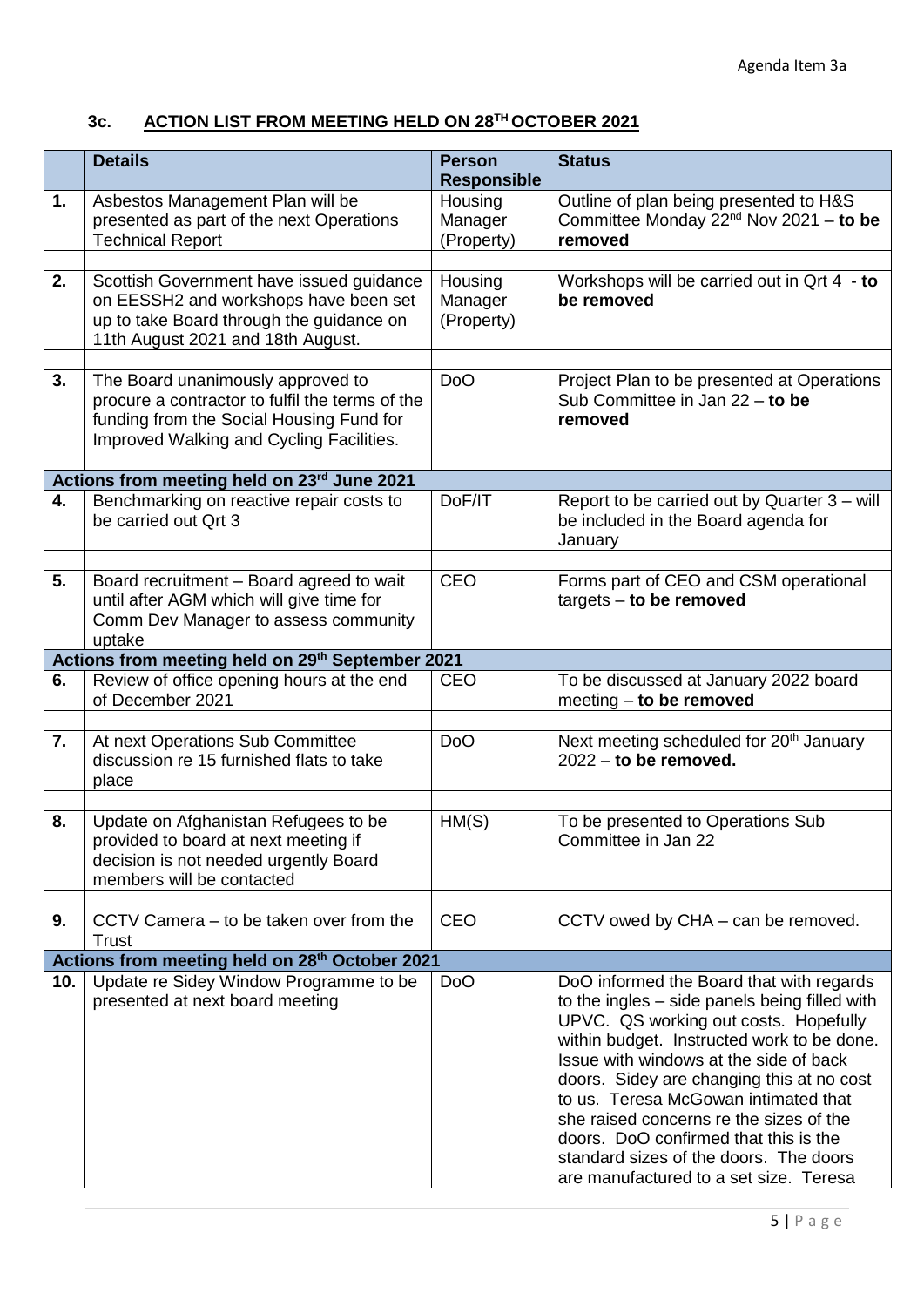|     |                                                                                                                |                  | McGowan to contact DoO after the<br>meeting.                            |
|-----|----------------------------------------------------------------------------------------------------------------|------------------|-------------------------------------------------------------------------|
|     |                                                                                                                |                  |                                                                         |
| 11. | Assurance improvement plan - remove<br>areas highlighted in green                                              | <b>CEO</b>       | Dates of workshops to be sent out in<br><b>New Year</b>                 |
|     | Set up workshops for next review of                                                                            |                  |                                                                         |
|     | Regulatory Standards - dates to be sent<br>out prior to Christmas                                              |                  |                                                                         |
|     |                                                                                                                |                  |                                                                         |
| 12. | Business planning – agreed to look at a<br>venue and to carry out our business<br>planning processes in Jan 22 | <b>CEO</b>       | To be discussed at Board meeting on<br>24th November 2021               |
|     |                                                                                                                |                  |                                                                         |
| 13. | Pension – independent advice to be sought<br>and workshop set up with Board to discuss                         | CEO/DoF          | On Board agenda for meeting on 24 <sup>th</sup><br>November 2021        |
|     |                                                                                                                |                  |                                                                         |
| 14. | Company Jeep – Board approved to sell.<br>Come back to Board with alternative<br>solution in New Year          | D <sub>o</sub> O | To be report to Board as part of the<br><b>Budget process for 22/23</b> |
|     |                                                                                                                |                  |                                                                         |

### **4a. CHAIR'S REPORT**

**Tuesday 11th November:** Board Pre agenda meeting with CEO

**Thursday 17th November:** Chair was due to attend the Business Planning training session with SHARE but had to pull out at the last minute because of family matters.

**Tuesday 22nd November:** Attended SFHA Webinar entitled Effective Controls in a remote environment. This event was facilitated by Alan Stokes of the SFHA and presented by Louise Tweedie who is a Partner Auditor in a company called RSM. Louise works mainly with Charities, Academies and Higher Education Institutes but she also is a trainer/presenter to the third sector. It was a very interesting webinar and covered all aspects of the changes we as housing providers went through during the pandemic and what we can do moving into the future. A copy of the webinar will soon be posted on the SFHA's web site.

### **4b. CHIEF EXECUTIVE OFFICER'S 6 MONTH REVIEW**

The Chairperson presented the above document previously circulated with the agenda.

The Board had nothing further to add to the 6-month review and noted the contents of the review.

### **6. STRATEGY AND DEVELOPMENT FUNDING PLAN 2022/23 – 2026/27**

The Chief Executive Officer presented the above document previously circulated with the agenda on behalf of Laura Edwards, Development Consultant.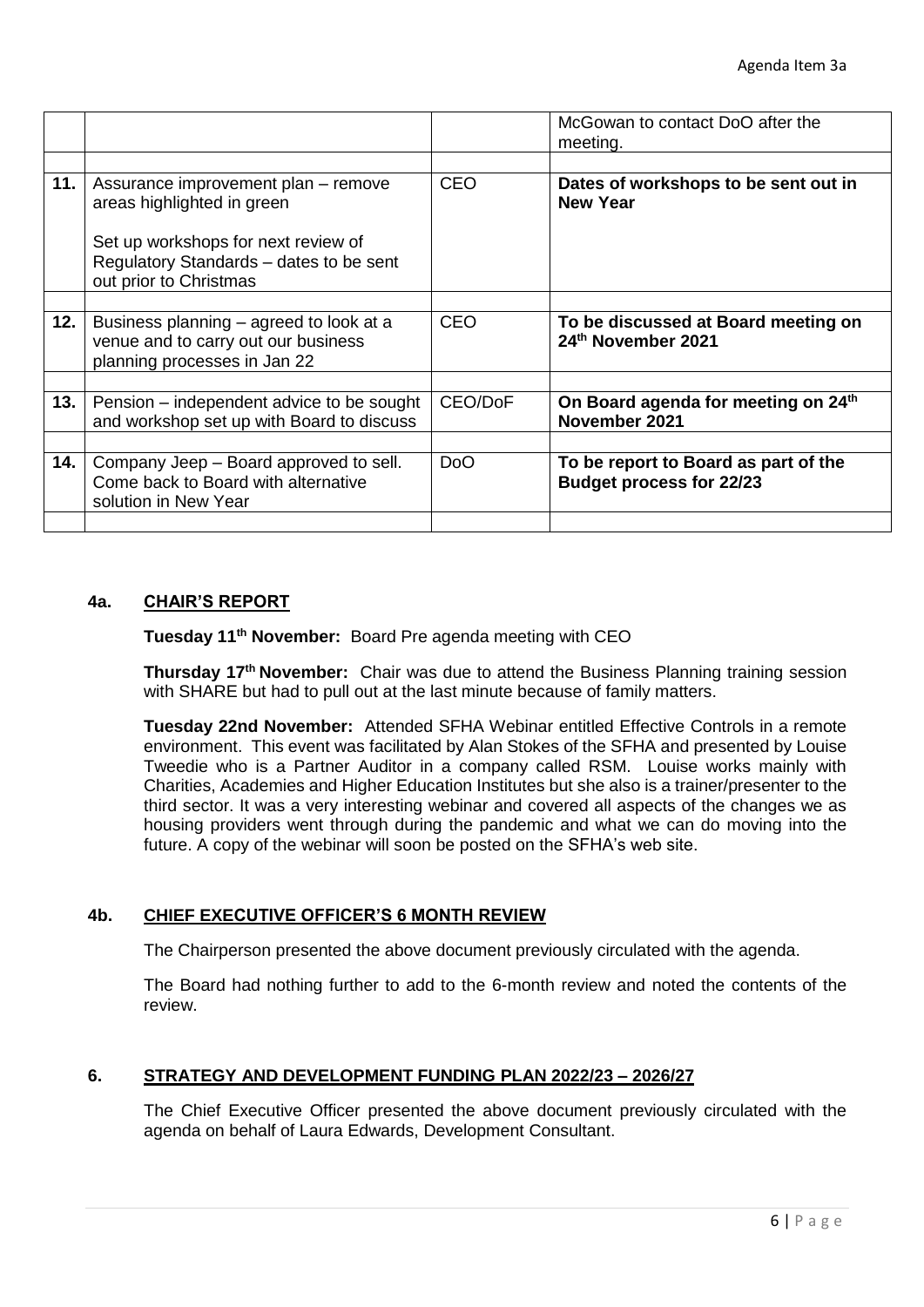The submission of an annual SDFP covering the following five years on a rolling programme allows the Association to show GCC how we can contribute to delivering the Strategic Housing Investment Priorities for the City as well highlighting issues or development constraints in delivering new homes.

A report will be presented to the Regeneration Sub Committee at their meeting in January 2022 regarding the tenure type at Homes by the Park.

Director of Finance & IT intimated that an Options Appraisal would be required if Homes by the Park was to go ahead to ascertain affordability and how these properties would fit into our Business Plan.

### **After discussion, the Board noted and approved the Strategy and Development Funding Plan submission for 2022/23 – 2026/27.**

# **7. PUBLIC PROCUREMENT PRIORITIES MID YEAR PROGRESS**

The Chief Executive Officer presented the above document previously circulated with the agenda on behalf of Laura Edwards, Development Consultant.

### *The Board noted and approved the Public Procurement Priorities Mid Year Progress report.*

# **8a. MANAGEMENT ACCOUNTS – OCTOBER 2021**

The Director of Finance & IT presented the October 2021 Management Accounts previously circulated with the agenda.

With regards to the Castlemilk Drive development programme, we have moved properties from under construction to being completed. £34.5m has been moved to Real Asset Management software to get the correct depreciation and component figures. Laura Edwards assisted a few months ago with component accounting.

In terms of our underlining position, we are no different to the first 6 months of the year. We are a little behind on where we would like to be on our operating surplus. Reactive maintenance has an accrued cost of £20,000. The trend is not much different than the previous month. In July we were £28,000 above the budget, today it is £22,000 above budget.

Capital expenditure – there was an extra £0.5m for Castlemilk Drive's contractor certificate spend. This has been processed and paid.

At the bottom of page 2 of the Management Accounts, there was a typing error. It should read £34.5m has been moved from under construction to properties complete. This will change our depreciation figure. It will fundamentally change the surplus figure.

Compared to this time last year, we are a little bit worse of, due to £78,000 more management costs, £96,000 on repairs but what offsets this is quite a lot more of grant income ie £142,000.

Arrears trends stays flat. However, as at today, arrears have dropped by approx £2,000.

We have received a cost from a contractor regarding the provision of equipment for Hybrid meetings. SMT are seeking further options and costs. We are also seeking the advice of our Digital Inclusion Officer on the matter.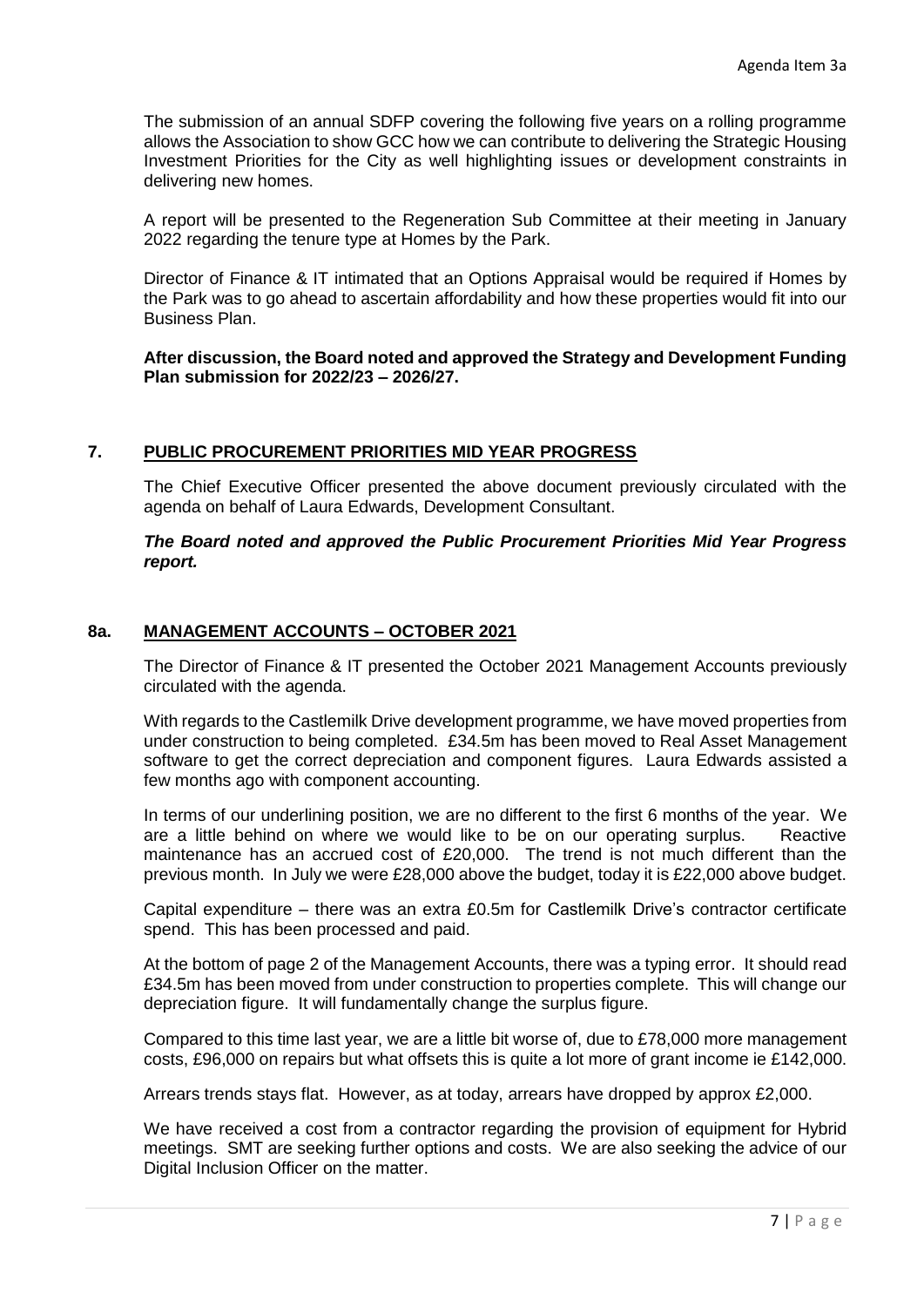The Vice Chairperson enquired if the temporary members of staff within the Finance Department had received appropriate training. The Director of Finance & IT confirmed that training had been supplied.

KPIs – we met the timely production of accounts. The number of days to pay suppliers had increased. This may be due to ad hoc invoices taking longer to be authorised. Main contractors have been prioritised to ensure payment is made.

Covenants – all maintained.

*After discussion, the Board unanimously approved the Management Accounts for October 2021.* 

### **8b. RENT SETTING POLICY**

The Director of Finance & IT presented the Rent Setting Policy previously circulated with the agenda.

*After discussion, the Board unanimously approved the revised Rent Setting Policy.*

### **7.20 pm – Director of Finance & IT left the meeting.**

# **9. PROPOSED SALE OF LAND BETWEEN 29 AND 31 CROFTFOOT TERRACE**

The Director of Operations presented the above report previously circulated with the agenda on behalf of Laura Edwards, Development Consultant.

The purpose of the report was to propose the selling of a small path at Croftfoot Terrace to Crudens Homes West.

*After discussion, the Board unanimously approved to sell the strip of land between 29 and 31 Croftfoot Terrace, as noted in Appendices 1 and 2 of the report to Crudens Homes West (CHW) for the price of £750, on condition that* 

- *(a) CHW cover the Association's legal costs incurred in the sale transaction*
- *(b) Cassiltoun HA retain rights for any pipes, cables etc under the lane and also pedestrian rights of access over the surface lane to allow continued access for the tenants in the event that they require it.*

Teresa McGowan enquired if it will be contained within the sale that Crudens maintain this piece of land. Director of Operations intimated that she will ensure that this is contained within the sale.

William Craig enquired as to why this is needed. Director of Operations confirmed that Crudens need it for access purposes.

#### **7.23 pm Director of Operations left the meeting**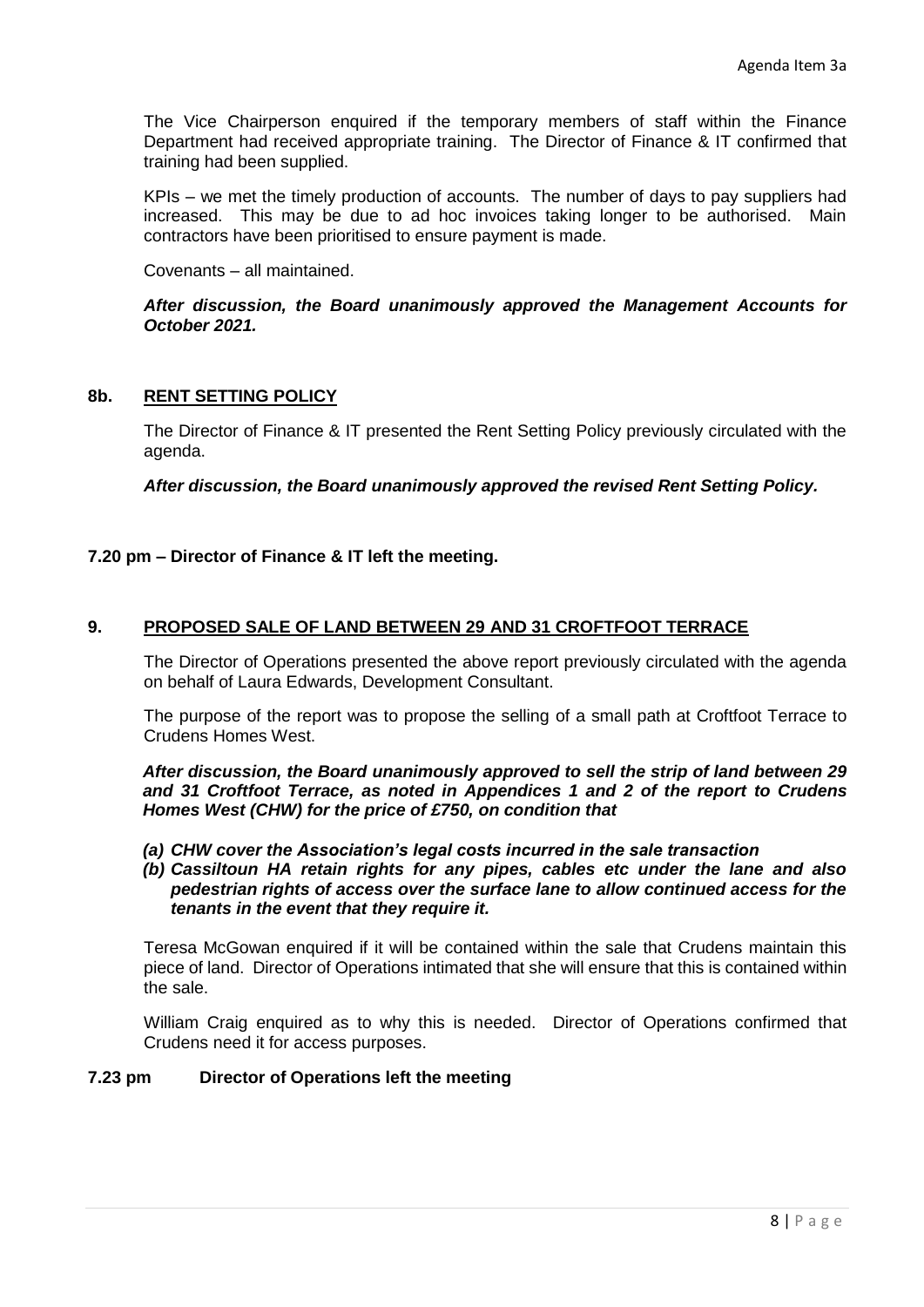# **10. REVIEW OF DISPOSAL POLICY – ADVICE FROM TC YOUNG**

The Chief Executive Officer presented the above policy that had been reviewed by TC Young.

**After discussion, the Board unanimously approved the revised Disposal Policy.**

### **11. INDEPENDENT PENSION REVIEW**

The Chief Executive Officer informed the Board that as previously discussed at the last meeting, she had gone out to tender for an Independent Pension Review. The tender should be returned in December. It is hoped that the review will be carried out in Quarter 4.

**The Board noted the updated position of the Independent Pension Review.**

### **12. POLICIES (POLICIES RE DEFERRAL)**

The Chief Executive Officer sought the Board's approval to defer the review of the undernoted policies to Quarter 4 of 2021/22.

| <b>Notifiable Events</b>                                                              | November 2021                                                 |  |
|---------------------------------------------------------------------------------------|---------------------------------------------------------------|--|
| <b>Vulnerable Adult and Child Protection</b><br><b>Policy and Procedure</b>           | September 2021                                                |  |
| <b>Board Member Recruitment &amp; Selection</b>                                       | November 2021                                                 |  |
| <b>Board Member Induction</b>                                                         | November 2021                                                 |  |
| Board Member Learning & Development                                                   | November 2021                                                 |  |
| Attendance Management                                                                 | November 2021                                                 |  |
| <b>Estate Management</b>                                                              |                                                               |  |
| Void Management                                                                       | <b>June 2021</b>                                              |  |
| <b>Neighbour Relations</b>                                                            |                                                               |  |
| Abandonment Policy & Procedures                                                       |                                                               |  |
| Asset Management Plan                                                                 | October 2021 * to be reviewed after stock<br>condition survey |  |
| Alterations<br>&<br><b>Tenants</b><br>&<br>Improvements<br><b>Compensation Policy</b> |                                                               |  |
| Rechargeable Repairs                                                                  |                                                               |  |
| <b>Right to Repair</b>                                                                |                                                               |  |
| Tenant Participation Strategy & Action Plan                                           | <b>June 2021</b>                                              |  |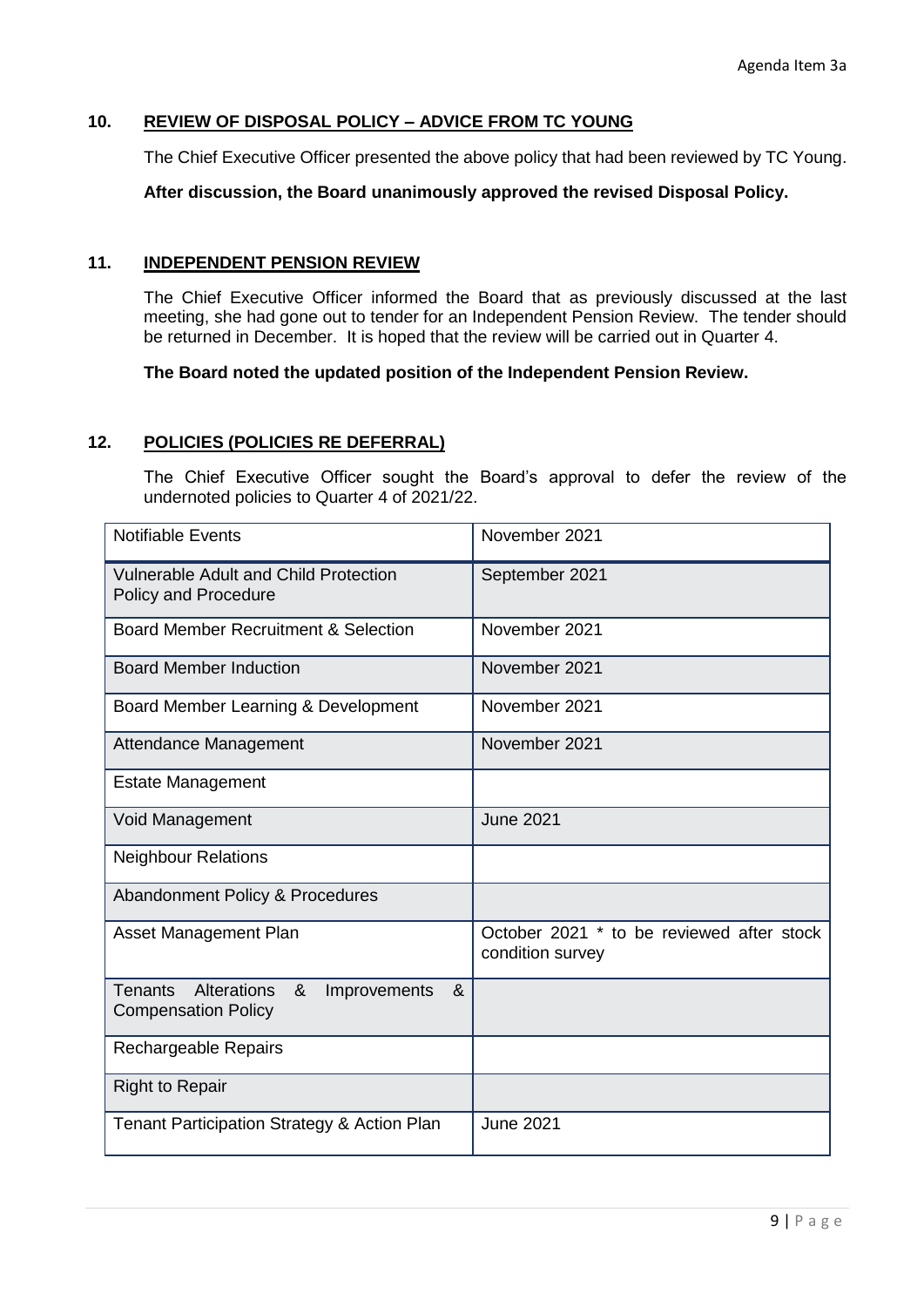### **The Board unanimously approved to defer review of these policies to Quarter 4.**

### **13. POLICIES**

#### **13a. BOARD PRIVACY NOTICE**

Corporate Services Manager presented the above document which had been reviewed by the Association's Data Protection Officer.

#### **The Board unanimously approved the above Notice.**

#### **13b. STAFF PRIVACY NOTICE**

Corporate Services Manager presented the above document which had been reviewed by the Association's Data Protection Officer.

#### **The Board unanimously approved the above Notice.**

### **13c. TENANT PRIVACY NOTICE**

Corporate Services Manager presented the above document which had been reviewed by the Association's Data Protection Officer.

#### **The Board unanimously approved the above Notice.**

### **13d. WEBSITE PRIVACY NOTICE**

Corporate Services Manager presented the above document which had been reviewed by the Association's Data Protection Officer.

#### **The Board unanimously approved the above Notice.**

#### **13e. DATA PROTECTION POLICY**

Corporate Services Manager presented the above document which had been reviewed by the Association's Data Protection Officer.

#### **The Board unanimously approved the above policy.**

#### **13f. DATA PROTECTION IMPACT ASSESSMENT PROCEDURE**

Corporate Services Manager presented the above document which had been reviewed by the Association's Data Protection Officer.

#### **The Board unanimously approved the above procedure.**

#### **13g. DATA SUBJECTS RIGHTS PROCEDURE**

Corporate Services Manager presented the above document which had been reviewed by the Association's Data Protection Officer.

#### **The Board unanimously approved the above procedure.**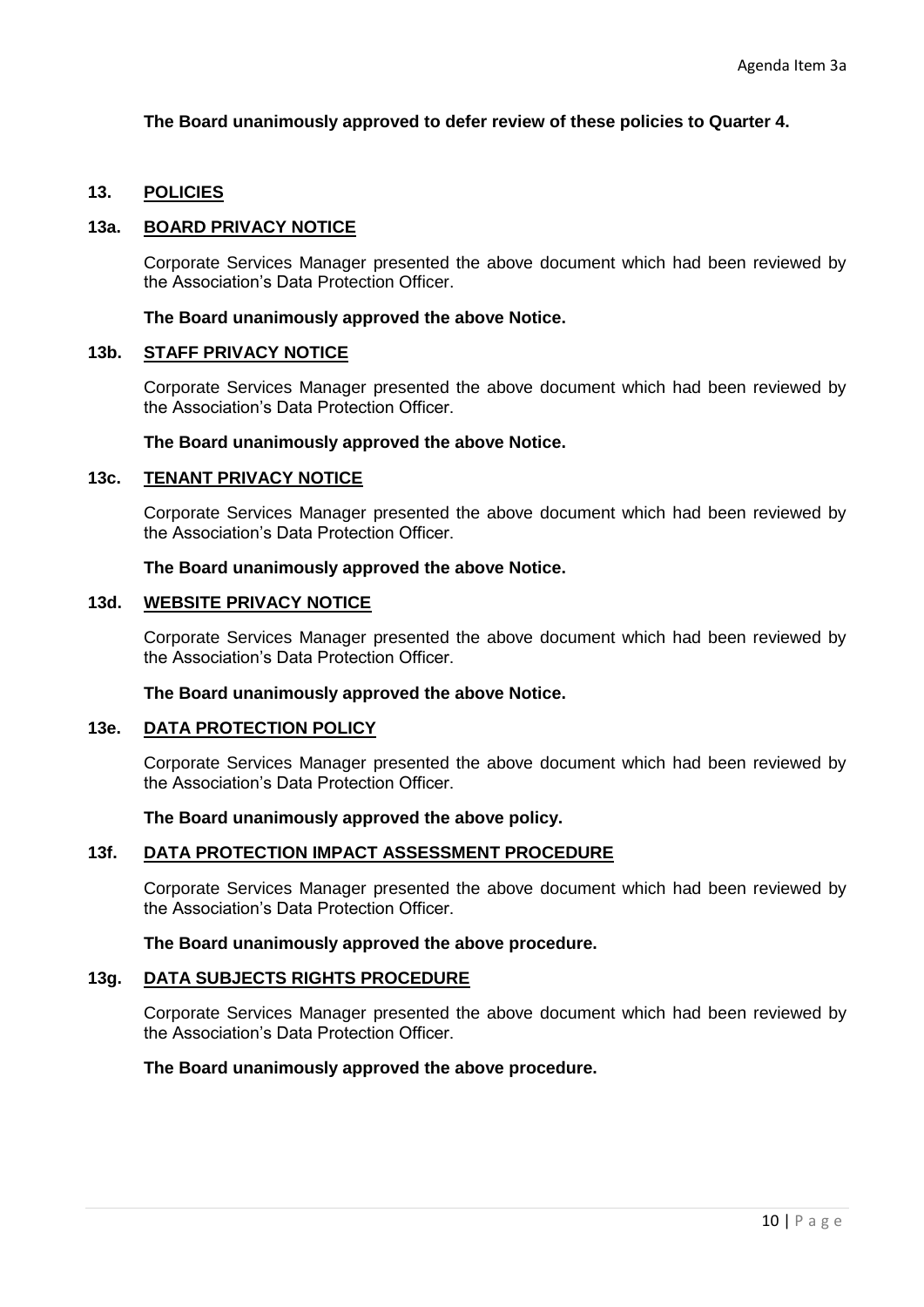### **13h. PAYMENT OF EXPENSES TO BOARD OF MANAGEMENT AND STAFF MEMBERS**

Corporate Services Manager presented the above policy previously circulated with the agenda.

**The Board unanimously approved the above policy.**

### **14. CORRESPONDENCE**

**Thank you note:** Senior Housing Officer received a thank you note from a tenant who had assisted him with a tenancy matter.

### **15. APPLICATIONS FOR MEMBERSHIP**

The Board considered one membership application as outlined by the Corporate Services Manager.

The Board noted the eligibility of the application had been checked.

The Board unanimously noted and approved for the member to be added to the Share Membership Register and that the Share Certificate would be issued.

### **16. USE OF SEAL**

**None** 

### **17. ENTITLEMENT, BENEFIT AND PAYMENTS**

None

### **18. NOTIFIABLE EVENTS**

*Item redacted as contains sensitive information.*

### **19. SUBSIDIARY AND SUB COMMITTEE DECISIONS MADE BETWEEN 29TH OCTOBER 2021 – 24TH NOVEMBER 2021**

#### **Regeneration Sub Committee Meeting – 21st October 2021**

Election of Chairperson – Teresa McGowan, Anna Stuart to stand in if Teresa is absent.

Defects Policy - Approved

# **20. HEALTH & SAFETY/HWL**

H&S Landlord Committee meeting was deferred to Monday 29<sup>th</sup> November 2021